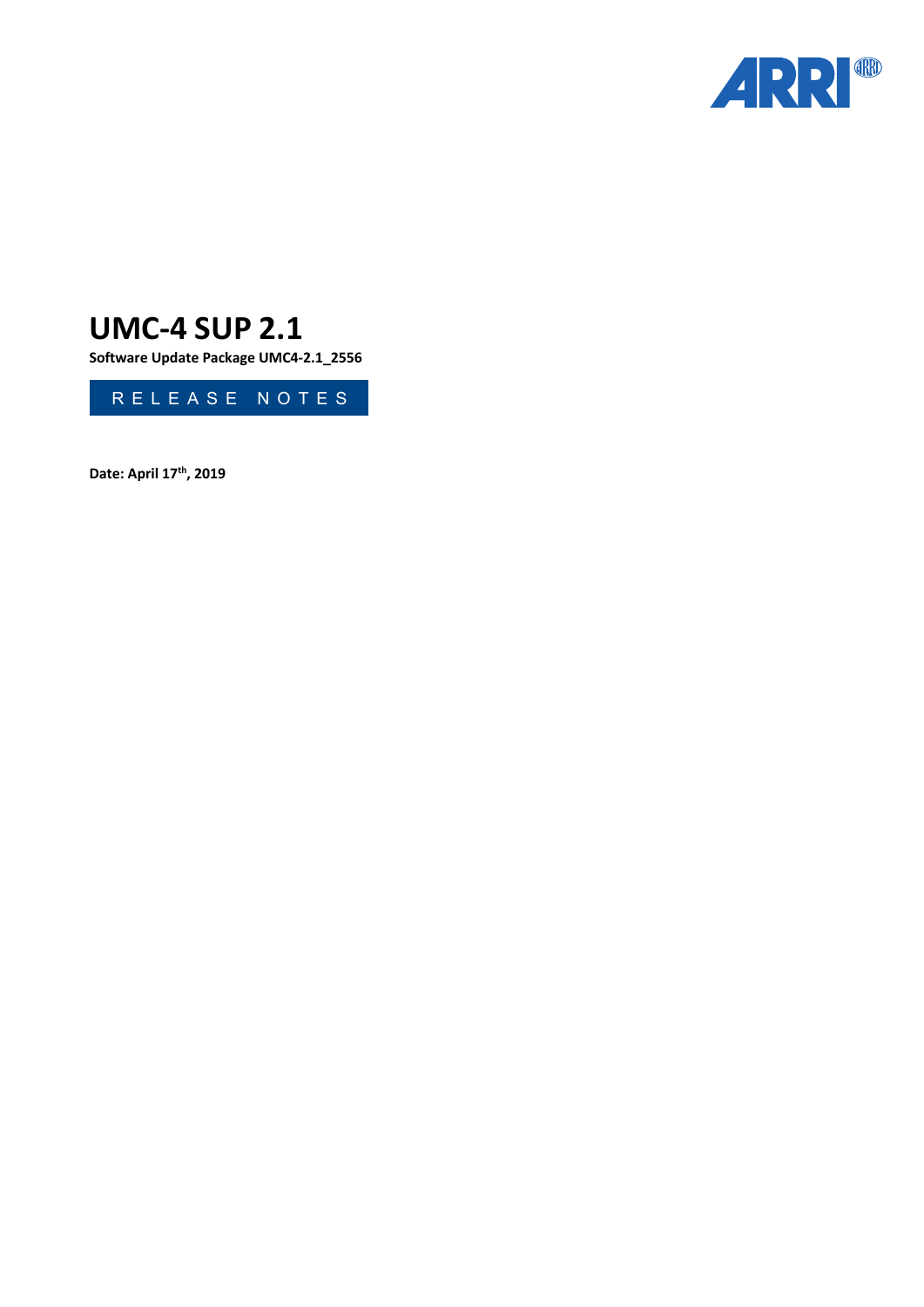# **Table of Contents**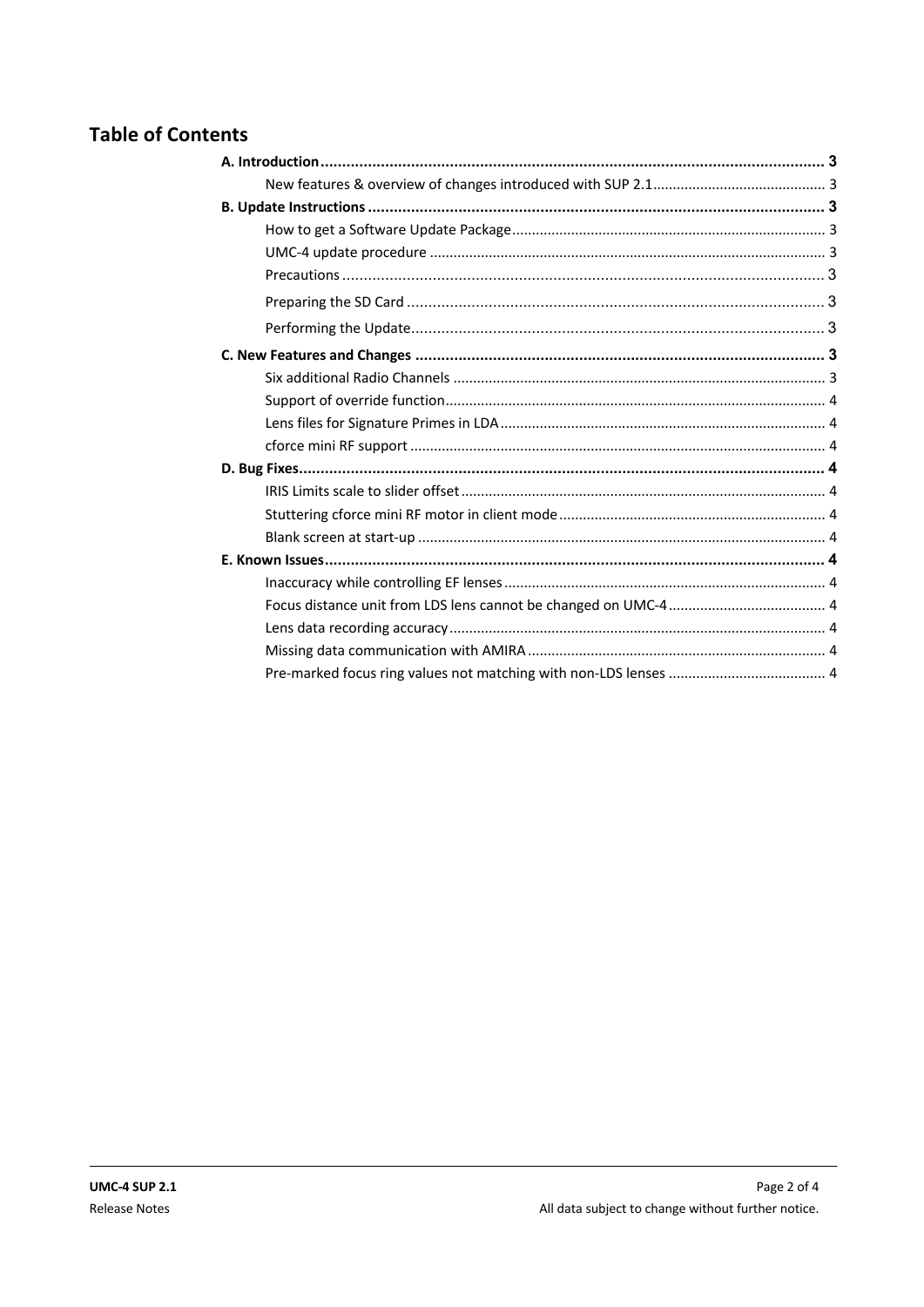# **A. Introduction**

We herewith announce the release of Software Update Package (SUP) 2.1 for the Universal Motor Controller UMC-4. We highly recommend updating the UMC-4 to this Software Update Package. Please take your time to go through this document before you start using the UMC-4. For more information, please visit https://www.arri.com/en/technicalservice/firmware/software-updates-ecs/

### **New features & overview of changes introduced with SUP 2.1**

- 6 additional radio channels (14 in total)
- Support of override function
- Lens Files for Signature Primes in LDA
- cforce mini RF support in client mode
- Several minor improvements and bug fixes

# **B. Update Instructions**

#### **How to get a Software Update Package**

Go to the ARRI website https://www.arri.com/en/technical-service/firmware/software-updates-ecs/software-updatefor-umc-4 and download the latest Software Update Package (SUP) for the UMC-4.

### **UMC-4 update procedure**

#### **Precautions**

Make sure the power supply of the UMC-4 is stable.

#### **Preparing the SD Card**

Copy the Software Update Package file onto a FAT16 or FAT32 formatted SD-Card. SD and SDHC cards are supported.

#### **Performing the Update**

- (1) Insert the SD card into the SD card slot of the UMC-4.
- (2) Select *Menu>System>Firmware Update* and navigate to the update package on the SD card.
- (3) Select the package. A list of modules will be shown on the screen.
- (4) Press UPDATE. A new warning screen will be displayed. Proceed by simultaneously pressing the two UPDATE buttons. The screen will blackout and the status LED will start blinking red and green. The unit is being updated. This can take up to 30 seconds.
- (5) The UMC-4 will reboot after the update is completed. Depending on the update package content, additional modules might need to be updated after reboot; this is done automatically and is clearly indicated on the screen of the device. The second phase of the update procedure may take several minutes.

#### **Caution: Do not switch off power and do not remove the SD card during the update as this may damage the UMC-4!**

In case of any update-related issues, please contact the ARRI Service.

# **C. New Features and Changes**

#### **Six additional Radio Channels**

The UMC-4 now offers 14 (0-13) instead of 8 radio channels to choose from. Those additional channels are currently supported by the ALEXA LF, ALEXA Mini LF camera, the cforce mini RF motor, the Single Motor Controller SMC-1, the Wireless Compact Unit WCU-4 and the Single Axis Unit SXU-1.